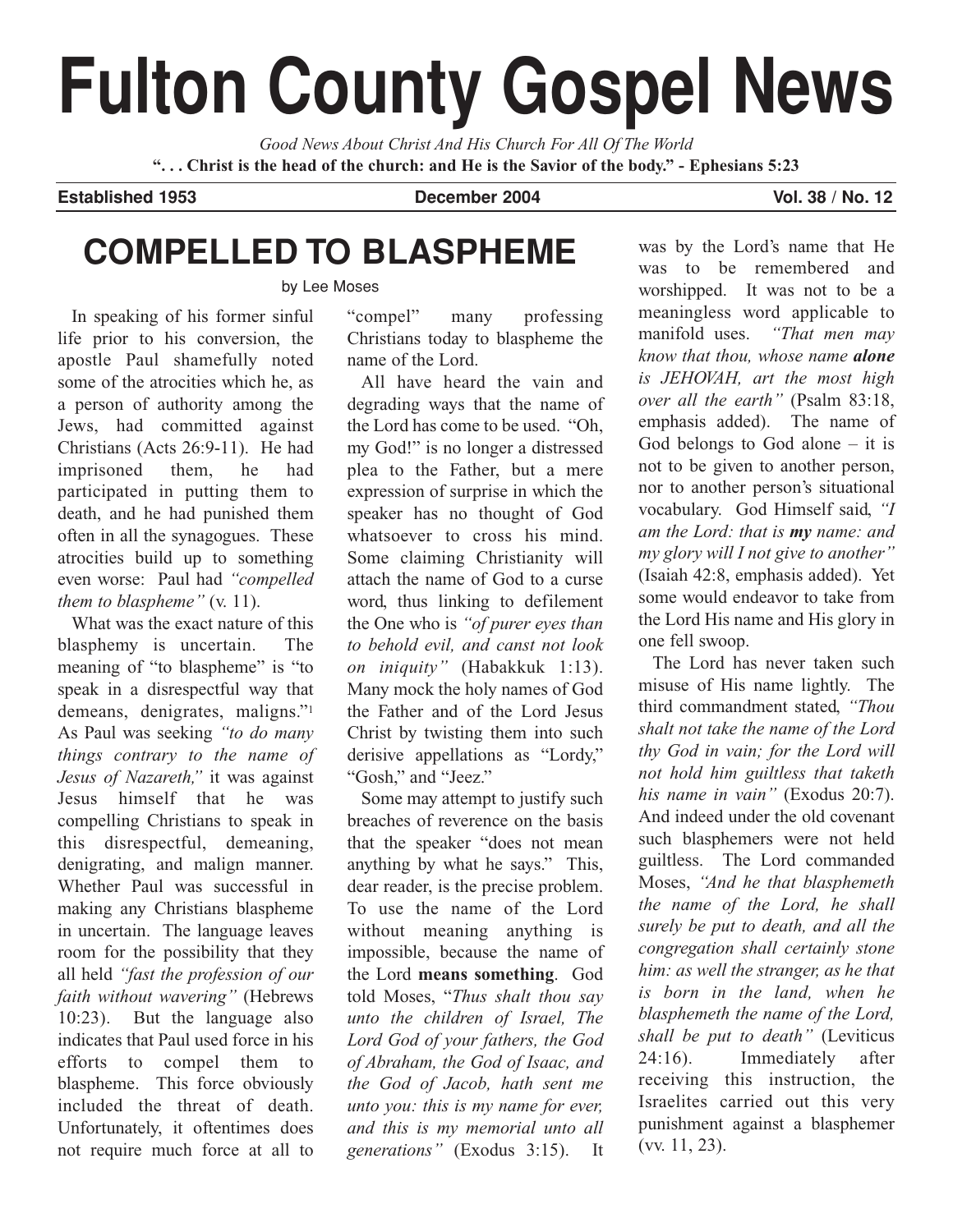#### **FULTON COUNTY GOSPEL NEWS** USPS Publication #211780

. . . is a Periodical publication issued monthly by the Church of Christ at Third and Bethel (P.O. Box 251), Mammoth Spring, AR 72554-0251. **POSTMASTER: Please mail all changes of address to the above address.**

**FCGN** is mailed free of charge to any who care to receive it. We will be happy to add any names to the regular mailing list. If you send in a name we must have a complete address, including number and street name, or R.R. or HCR number, plus box number, or a P.O. Box number and the **NINE DIGIT ZIP CODE**. This paper is supported by voluntary contributions for which we are grateful. Financial information will be furnished upon request. **Mail all address corrections or manuscripts to:**

#### **FULTON COUNTY GOSPEL NEWS** P.O. Box 251 Mammoth Spring, AR 72554

| Lee Moses $\dots \dots \dots \dots \dots$ . EDITOR          |
|-------------------------------------------------------------|
|                                                             |
| E-Mail $\ldots \ldots \ldots \ldots$ cocfcgn@centurytel.net |

Blasphemy did not suddenly become pleasing or acceptable to God under the new covenant. Blasphemy is one of the traits a person completely "puts off" when he "puts on" the new man of Christianity (Colossians 3:8). The apostle Paul acknowledged that before his conversion he had been "injurious" and "chief of sinners" when he had been a blasphemer, and in need of mercy (1 Timothy 1:13-15). The book of Revelation does not portray blasphemy as a practice of Christians, but of a "beast" (Roman emperor, 13:1, 5- 6), of recipients of God's severe wrath (16:9,11,21), and of "the great harlot" (Rome, 17:3).

What is it that "compels" a professing Christian to blaspheme? It is not love of the Lord. It is not an understanding of His will conjoined with a strong desire to please Him. But these are the things which compel the true Christian to live the life that he

does. While many early Christians were "compelled to blaspheme," there was a stronger force compelling them not to blaspheme. Many resisted even the threat of death to avoid blaspheming the name of the Lord: *"And they overcame him by the blood of the Lamb, and by the word of their testimony; and they loved not their lives unto the death"* (Revelation 12:11). Instead of allowing the hot flame of temper or the rolling waves of emotion to compel him to

blaspheme, the Christian will allow the worthy name of the Lord to compel him to see it held in the highest regard.

> *"Let them praise the name of the Lord: for his name alone is excellent; his glory is above the earth and heaven"* (Psalm 148:13).

1. Bauer, Danker, Arndt, and Gingrich, **A Greek-English Lexicon of the New Testament and other Early Christian Literature**, 3rd ed. (Chicago: Univ. Of Chicago Press, 2000), pp. 177- 178.

## **IS GOD RESPONSIBLE FOR MY PROBLEMS?**

by Gary W. Summers

*continued from page 1* Periodically, over a few weeks' time [in 1995], *Parade Magazine* has published responses of young people to the question, "Do you believe in God?" Much of the thinking has been quite superficial and insubstantial, whether the person believed or disbelieved. The truly disturbing thing about many of the responses is that created beings seem to think they have the right to sit in judgment on the Creator.

> Consider what an 18-year-old girl from Riverdale, New Jersey, writes. "I was taught that God was the Almighty and was good, but the past few months have set me straight. There is no God. At least not the God everyone is talking about. If He/She was real, then there wouldn't be so much disease, death, hurt and heartbreak in the world.

> "In December, one of my friends lost her mother. In January, a friend was killed on his way to school. In April, a friend of the family lost his long battle with

AIDS. And in May, one of my best friends also lost her mother. What God would do this to anyone? None that I know of or believe in." [This scathing denunciation of God appeared on page 23 of the October 15th 1995, issue].

What an outburst of unrighteous indignation! Her philosophy of God may be summarized as follows: 1) God does not run the world the way I think He/She should; 2) Therefore, God does not exist. How arrogant for one merely eighteen years of age to think that she has disproved God's existence based on so few observations! Those who have watched their loved ones be killed in Nazi death camps (with much greater reason to doubt God's benevolence) have emerged with a strong faith in God while she has barely become acquainted with life's tragedies.

She is obviously even less acquainted with the Word of God, to which one goes to find reality and truth. A study of some fundamental matters might be of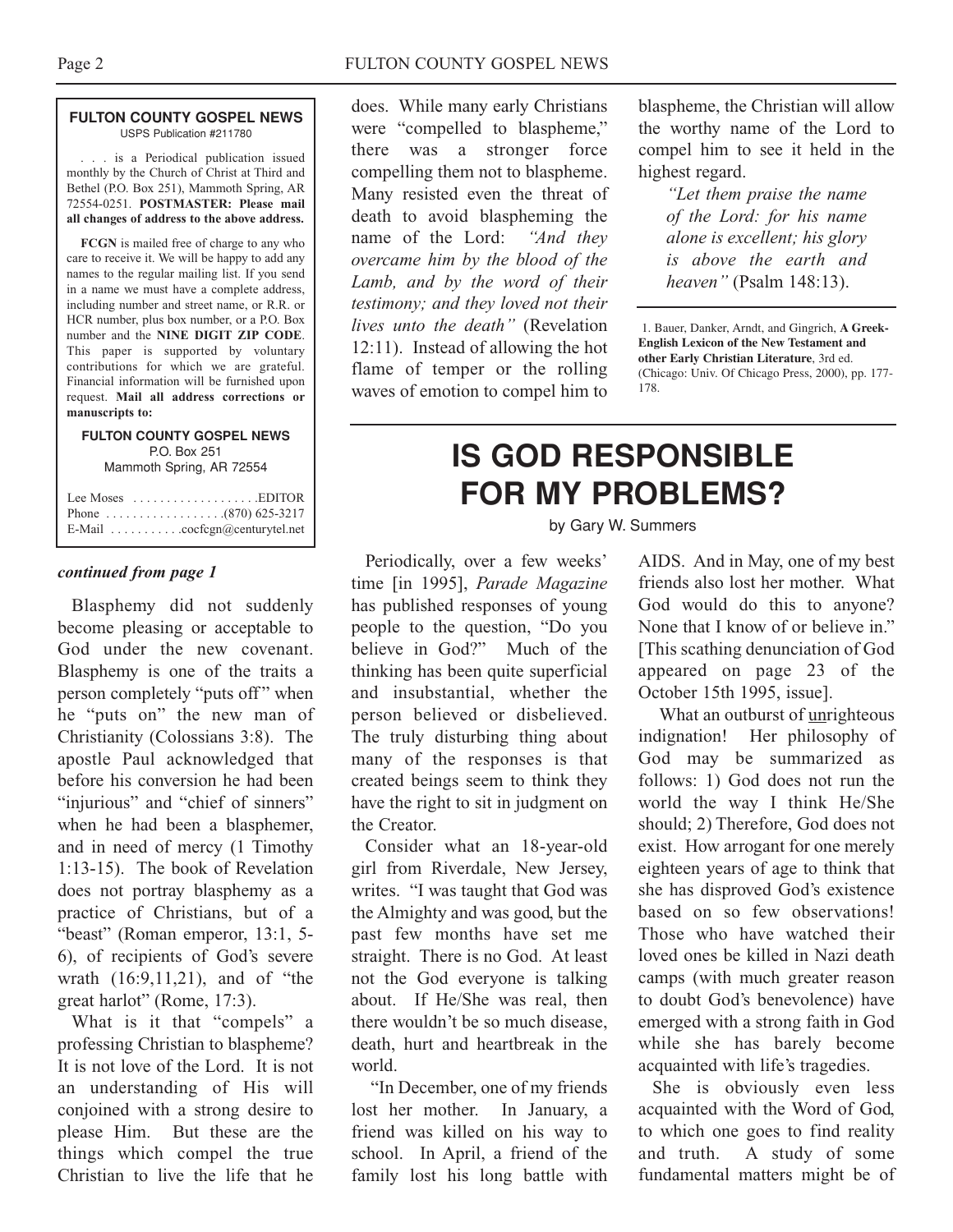some help to those who feel as this young girl does. Some crucial doctrines follow.

## **God Is Almighty**

The Scriptures affirm this truth in a number of passages, but it is the inference some draw from this fact that is erroneous. Many think that since God is Almighty, He will control everything that happens, but such is not the case—yet. When God created man, He gave us "free will." We may choose to obey or disobey Him. If we choose the latter option, many evil things will result. Suppose, despite all of the warnings against the dangers of drinking and driving someone goes ahead and does so. If he loses control of the vehicle and crashes into a tree and is killed, whose fault is it? If God prohibits harm, there is no free will; if He allows free will, tragedies will abound. God does not stop people from bearing the consequences of their actions.

#### **God Is Good**

God created a perfect world in which man could dwell, but we exercised our free will in a negative way and allowed sin to enter Paradise. Man could not be man without this possibility. We either must be robots, programmed to always do right, or we can enjoy freedom (recognizing that such a privilege means we bear the consequences of our actions). Unfortunately, when a person chooses to sin, innocent people usually suffer, also. The drinking driver, for example, may not simply hit a tree and kill himself; he may suddenly swerve across the center line and kill a family of innocent people. Does God cease to be good because He does not intervene in the natural course of daily events?

Certainly, we are tempted to think so—especially if the victims were our family. But God cannot be blamed for man's decisions. The person who acted irresponsibly is the one who is at fault. God is doubly good in that He not only created us—He recreates all who obey the gospel. He allowed Jesus to die on the cross for our sins so that we could be redeemed from the consequences of our own actions. Accepting the salvation He offers through repentance and baptism (Acts 2:38) enables us to triumph even over death.

#### **Why Disease?**

God's gender, despite the feminist influence, is not a mystery. The student of the Bible realizes that God is not He/She, but He. We pray to "our Father" (Matthew 6:9). The female respondent needs to spend some time in the Book to learn about the One she apparently hates so much.

Why do disease, death, hurt, and heartbreak dominate this world? There is an answer for each of the things—*SIN*!! God did not sin; man sins. Because we have chosen to disregard God's commandments and principles, all these things plague us. Why does AIDS exist, for example? Did it come about by mankind being morally pure? No, it developed because of man's perversions of sex—the practice of bestiality, homosexuality, fornication, and adultery. All of these are denied in the Holy Scriptures as violations of God's holy law, but mankind has repeatedly rejected these teachings because he would rather satisfy unlawful lusts. As is usually the case with sin, innocent people have

suffered for a no more sinister reason than that they needed a blood transfusion (through which they contacted the AIDS virus). But most contracted and suffer from AIDS because they chose to disregard the warnings, just as cigarette smokers indulge themselves—although they are fully aware of the suffering they will one day face.

Man's dilemma is that he wants to sin without facing the consequences of his actions. *"Be not deceived; God is not mocked: for whatsoever a man soweth, that shall he also reap. For he that soweth to his flesh shall of the flesh reap corruption; but he that soweth to the Spirit shall of the Spirit reap life everlasting"* (Galatians 6:7-8). We tell children that fire burns. If they choose to handle it, they will suffer for their poor judgment. God likewise warns against what will burn us spiritually. If we choose to ignore the truth, does that make God evil?

#### **"What God Would Do This To Anyone?"**

This statement is biased enough almost to be laughable. The youth who wrote it apparently pictures God as a capricious individual who takes delight in finding unsuspecting souls to inflict with pain. God is a God of comfort (2 Corinthians 1:3-4) and a help (Psalm 46:1). Satan is the adversary (Job 1-2). No reason is assigned for the loss of either friend's mother, nor is it explained why a student was killed on the way to school. But without knowing the details, there can be no doubt that the cause was sin. Somewhere Satan is laughing at all the hurt which people experience;